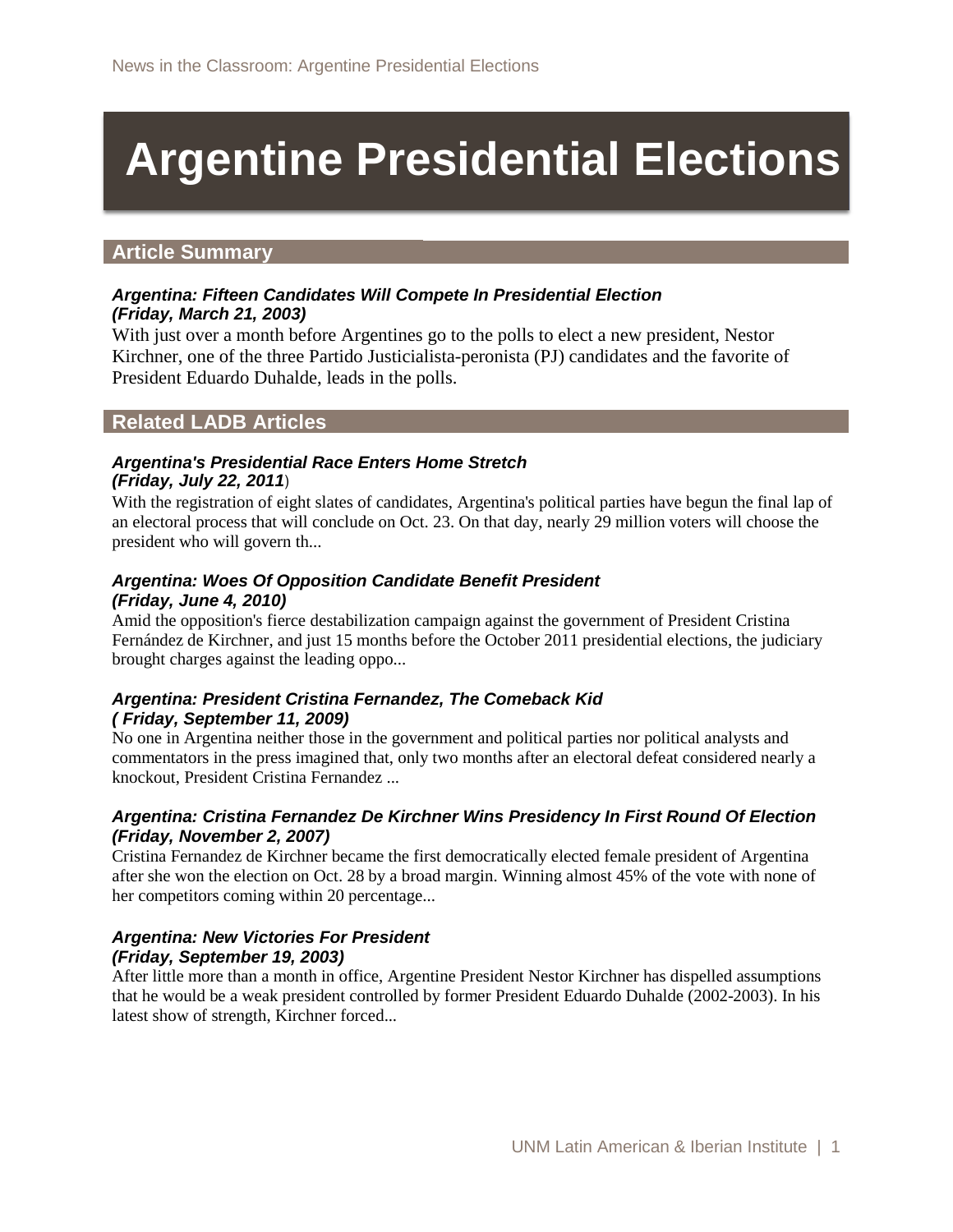# **Lesson One**

On a recent boating trip, you and your group discovered a previously unknown island, uninhabited and unclaimed by any government. You would like to keep the island for yourselves, but you know that if you don't have an established and working government, some other country will claim the island. In order to avoid that, you need to get your new government up and running as quickly as possible. In the first meeting your group agreed that the government should be democratic and that there were several steps that you needed to take first:

- a. You must have a written Constitution. The Constitution will have to cover issues such as: What are the requirements for public office? What is the structure of the legislative body and what is its function? What are the functions of the leader of the nation and the judiciary? What are some of the basic rights that all citizens are guaranteed?
- b. Now that you have written your constitution, you must choose your legislative body and your chief executive: How will your country do this? What kind of electoral system will be in place? Who votes, when, and for whom? How will judges for the court system chosen be through election or appointment and at what levels?
- c. With an elected legislative body and an elected chief executive in place, you will begin the legislative process. Introduce one or two bills into your legislature to demonstrate the process of a bill becoming a law.

#### **Lesson One Content Links**

*"Senado de la Nacion--Tour of the Argentine Senate: Como se hace una ley?"* http://www.senado.gov.ar/web/lisandro/

#### *"Congress for Kids Homepage"*

http://www.congressforkids.net/

#### *"Ben's Guide to the Election Process for Kids"*

http://bensguide.gpo.gov/9-12/election/

*"CongressLink Lesson Plans: An Introduction to Representative Democracy"*  http://www.congresslink.org/print\_lp\_introrepdemo.htm

*"CongressLink Lesson Plans: Congressional Powers"* 

http://www.congresslink.org/print\_lp\_congpowers.htm

*"Constitution of the Republic of Argentina"*

http://www.argentina.gov.ar/argentina/portal/documentos/constitucion\_ingles.pdf

#### *"Constitution of the United States"*

http://www.archives.gov/exhibits/charters/constitution.html

# *"Elections Central: A History of U.S. Presidential Elections"*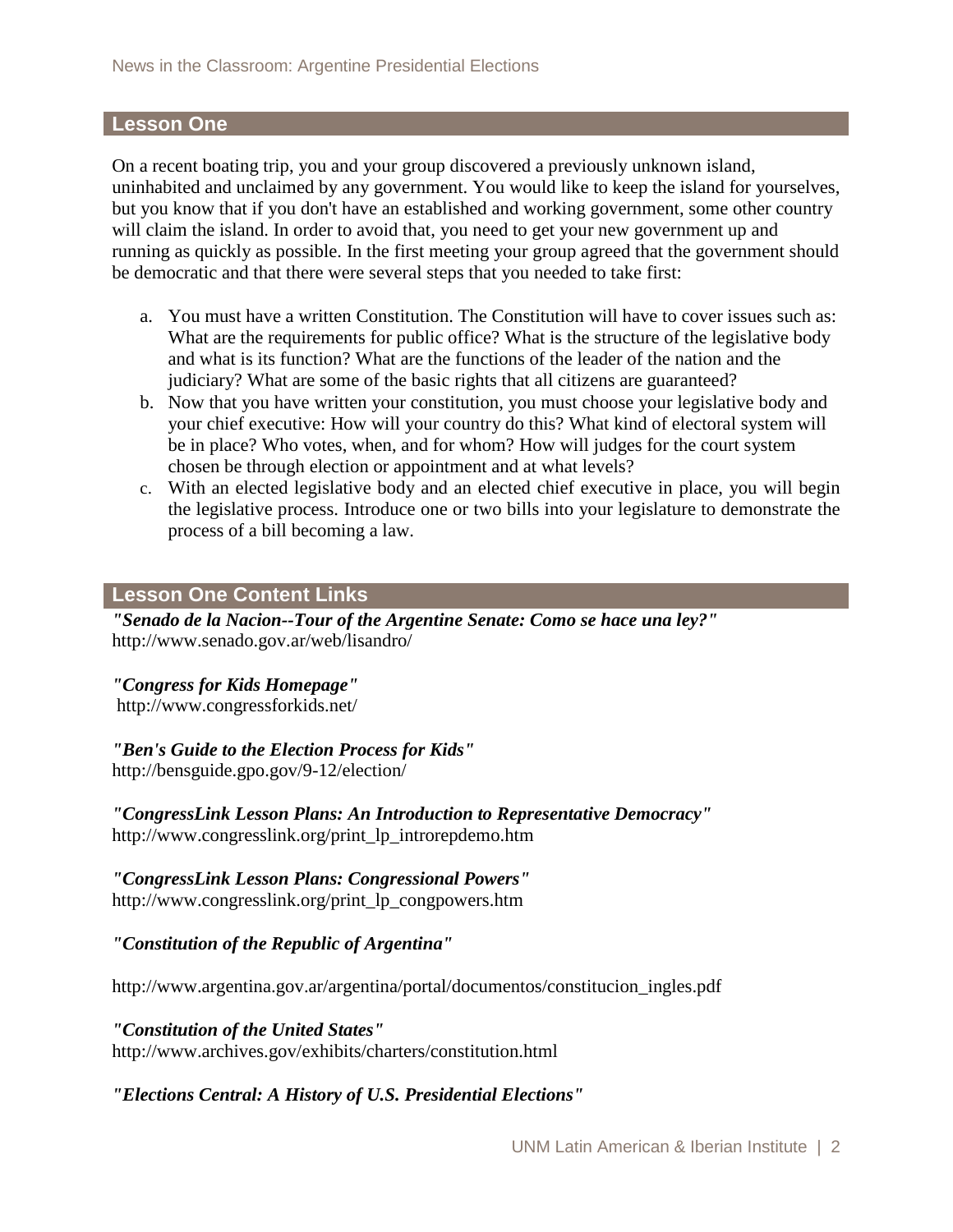http://www.multied.com/elections/

*"Elections Central: How Elections Work"*  http://www.multied.com/elections/HowElectionswork.html

*"Elections Central: Why Was the Electoral College Created?"*  http://www.multied.com/elections/Electoralcollgewhy.html

*"Project VoteSmart: Government 101: How a Bill Becomes a Law"*  http://www.votesmart.org/resource\_govt101\_02.php

# **Lesson Two (for Spanish Language Classes)**

As an average Argentine voter, you have to decide which candidate best represents your interests and political beliefs. Read a biography of each voter in Spanish and discuss the candidates with your friends and classmates in Spanish, trying to determine which candidate you prefer. Once you have decided, informally campaign and try to convince others to make the same choice you have. In the end, everyone will cast their vote and a winner will be decided by the majority of votes.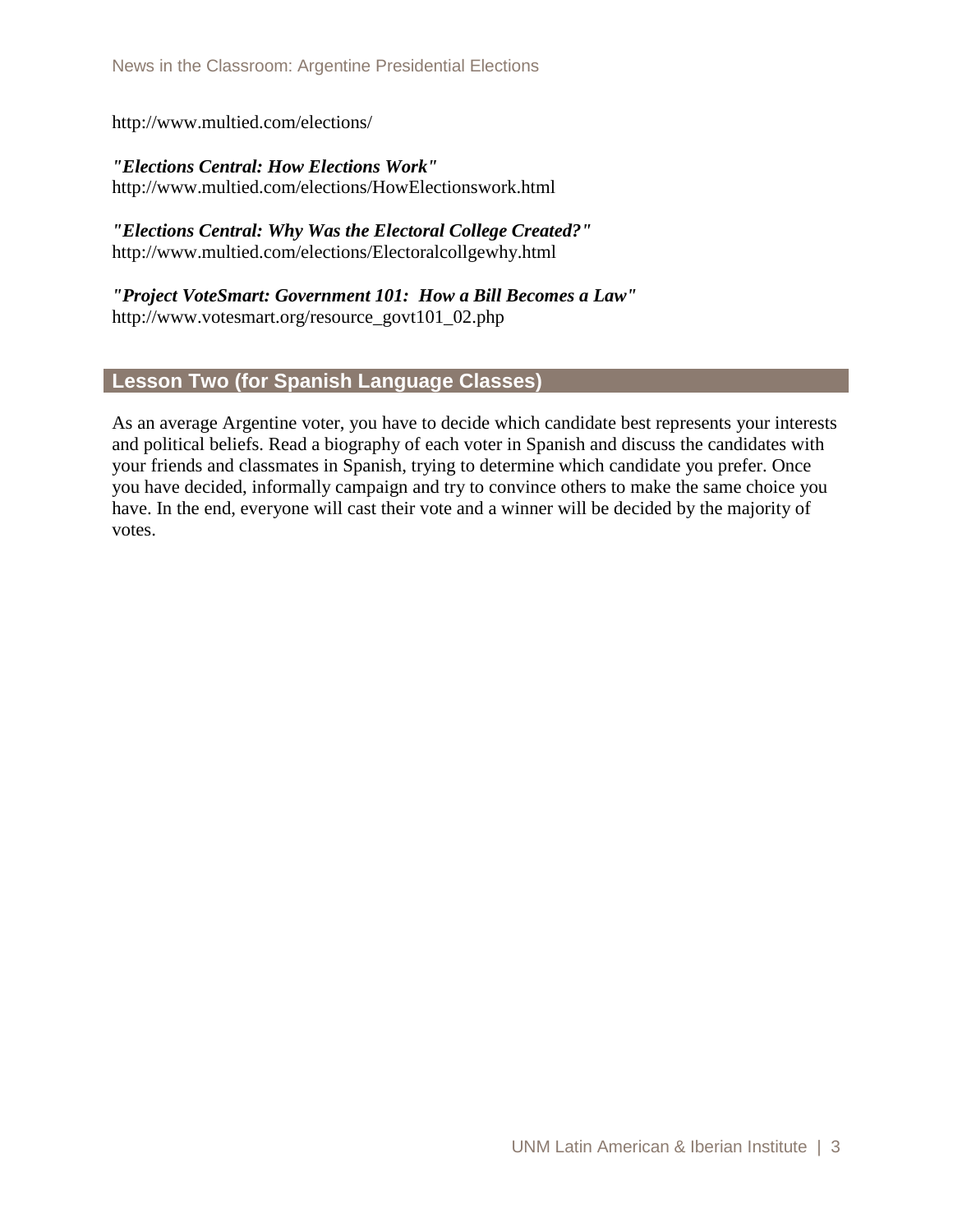# **Argentina: Fifteen Candidates Will Compete In Presidential Election**

ISSN: 1060-4189 LADB Article ID: 052788 Category/Department: General Date: Friday, March 21, 2003 By: Patricia Hynds

With just over a month before Argentines go to the polls to elect a new president, Nestor Kirchner, one of the three Partido Justicialista-peronista (PJ) candidates and the favorite of President Eduardo Duhalde, leads in the polls.

In the April 27 elections, voters will have to choose from among fifteen candidates. If no candidate receives 45% of the vote, the outcome will be determined in a runoff on May 18. The deadline for candidates to register was March 8. The last candidate to register, just before the deadline, was Juan Arcagni who said he was running for the until-then unknown Movimiento Renovar Argentina. The following day, the Camara Nacional Electoral (CNE) said fifteen candidates were confirmed for the election. Three of the top four candidates are members of the governing PJ, although none will appear on the ballot as a PJ candidate.

On Feb. 22, electoral Judge Maria Servini de Cubria ruled on a petition filed by former President Carlos Saul Menem (1989-1999) that neither his group nor the other PJ candidates could use the name or the symbols of the PJ or its founder Gen. Juan Domingo Peron (1946-1951, 1951-1955, 1973- 1974). The ruling barred Menem from using the name Frente Peronista, which he adopted after an earlier ruling stipulated that the party did not have to hold a primary and could run three candidates (see NotiSur, 2003-02-14). The PJ candidates are Santa Cruz Gov. Kirchner, who will run as the candidate of the Frente para la Victoria; Menem, running for the Frente por la Lealtad; and San Luis Gov. Adolfo Rodriguez Saa, for the Movimiento Nacional y Popular. A fourth PJ candidate is textile merchant Ricardo Mussa, although he has little support. Deputy Elisa Carrio, a former Union Civica Radical (UCR) member, is running for the center-left coalition Afirmacion para una Republica de Iguales (ARI). Another ex-UCR member, former economy minister Ricardo Lopez Murphy, is running for the center-right Movimiento Federal para Recrear el Conocimiento (Recrear). The Partido Socialista, which originally backed Carrio, is running Deputy Alfredo Bravo, president of the Asamblea Permanente por los Derechos Humanos (APDH). The UCR, mired in crisis since the resignation of former President Fernando de la Rua (1999-2001) in December 2001, is running Deputy Leopoldo Moreau, while the Democracia Cristiana's candidate is Manuel Herrera, former president of the business chamber Union Industrial Argentina (UIA).

The left, which was unable to come together around one candidate, will have four: Deputy Patricia Walsh of the Izquierda Unida (IU); Jorge Altamira of the Partido Obrero; Guillermo Sullings of the Partido Humanista; and Jorge Mazitelli of the Partido Socialista Autentico. Lawyer and journalist Carlos Zaffore is running for the Movimiento de Integracion y de Desarrollo. UCR candidate optimistic despite party's decline UCR candidate Moreau said on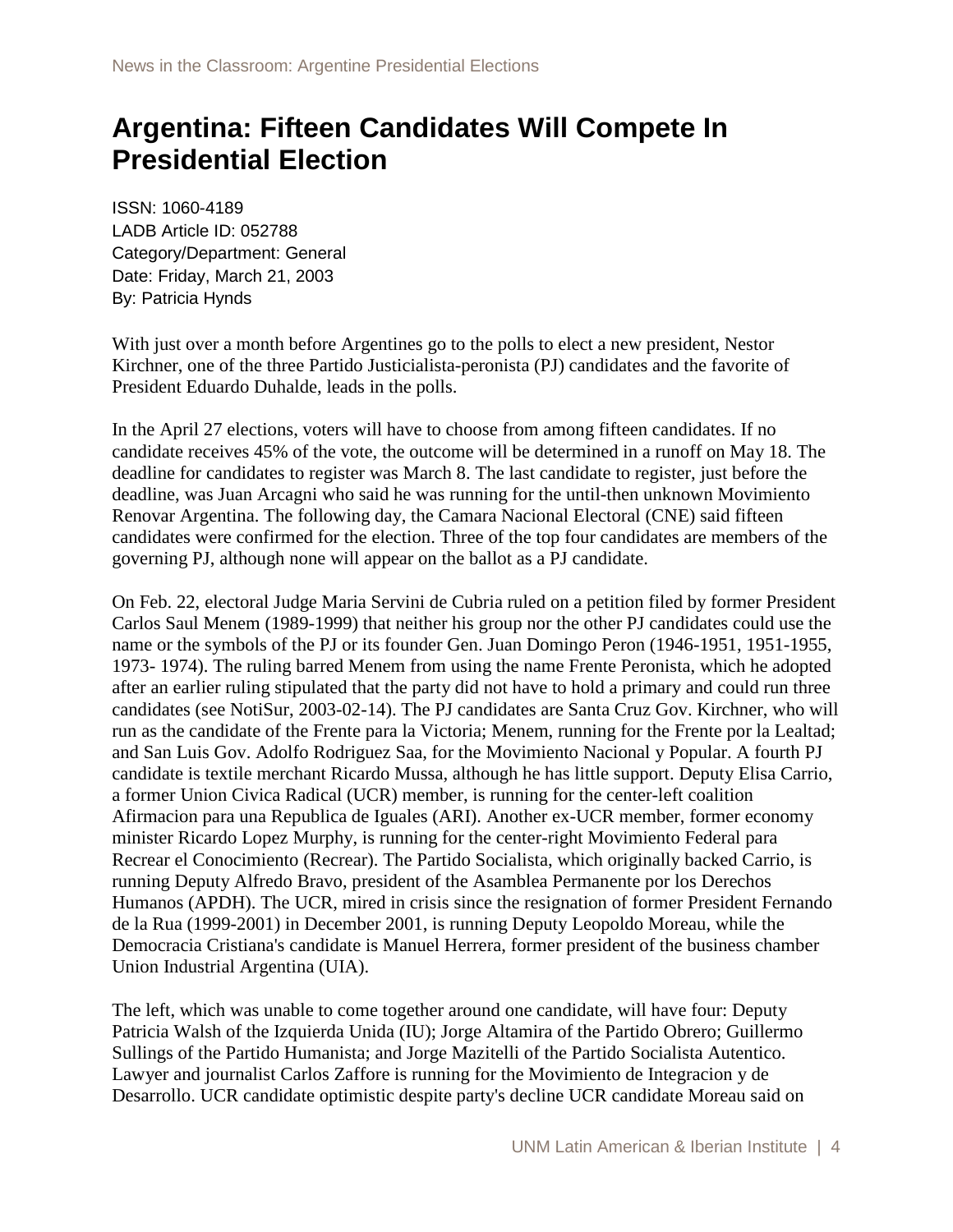Feb. 18, the day after he defeated Sen. Rodolfo Terragno in the party primary, that the party would surprise people and do better than expected. He predicted that the party would capture between 12% and 15% of the vote and be in the runoff, although few analysts agree.

Moreau said that 550,000 Argentines voted in the UCR primary, showing a significant interest in the party. The party had held a primary on Dec. 15, but there were so many irregularities and fraud accusations that electoral officials insisted the primary be held again. The prolonged crisis took its toll on party support.

Another problem for the UCR is that its last two presidents, de la Rua and Raul Alfonsin (1983- 1989), had to leave office before their terms were up (see Chronicle, 1989-05-23). Peronistas caught in personal battle between Menem and Duhalde The serious rift in the PJ is between its two leading politicians: former President Menem and sitting President Duhalde, who is not running for re-election. Duhalde was Menem's running mate in 1989 when Menem won his first term. He later resigned to run for governor of Buenos Aires. The relationship soured after Menem engineered a constitutional change that allowed him to run for a second term (see NotiSur, 1994-10-07). Since that point, the two men have been engaged in a bitter fight for control of the party.

"Both men are after power," said economic consultant Luis Secco. "It is very personal and it could lead to a split in Peronism. There is an ideological divide between them, too. Peronism today is very vague, and Menem represents the right wing of the party, while Duhalde stands for the left wing." The Argentine Congress appointed Duhalde president in January 2002 after two presidents, one of them being Rodriguez Saa, had been forced to resign in as many weeks (see NotiSur, 2002-01-11). While Duhalde survived, he was forced to move the elections forward, from December 2003 to April. Duhalde has thrown his political weight behind Kirchner as the person with the best chance of blocking Menem from being elected. Some observers say that Duhalde's drive to defeat Menem is stronger than his support for Peronism. In a move to raise the stakes in the Duhalde-Menem feud a notch, on Feb. 25, Kirchner named Tourism Minister and former Menem protege Daniel Scioli as his running mate, saying that, in politics, "no one is anyone else's property." "I feel proud and honored to join his fight for the presidency," Scioli said. "I'm convinced Argentina's best times lie ahead."

Several Menem stalwarts in the Tourism Ministry resigned to protest Scioli's defection from the Menem camp, and others close to Menem called Scioli an opportunist. Political analyst Julio Burdman said the intensity of the dispute within the PJ is partly because the party is the only political force with a chance to win the April election. "The basic problem is that today the PJ is the only political party that survived after the crisis," said Burdman, research director at the Centro de Estudios Nueva Mayoria. And, he said, the problem was exacerbated by the court decisions to allow the PJ to run three candidates, while banning all of them from using the party symbols and identification.

#### *Widely despised Menem could still become president*

Professor Enrique Peruzzotti with the private Universidad Torcuato di Tella in Buenos Aires said, "All the candidates will lack the authority to carry out the reforms that Argentina needs and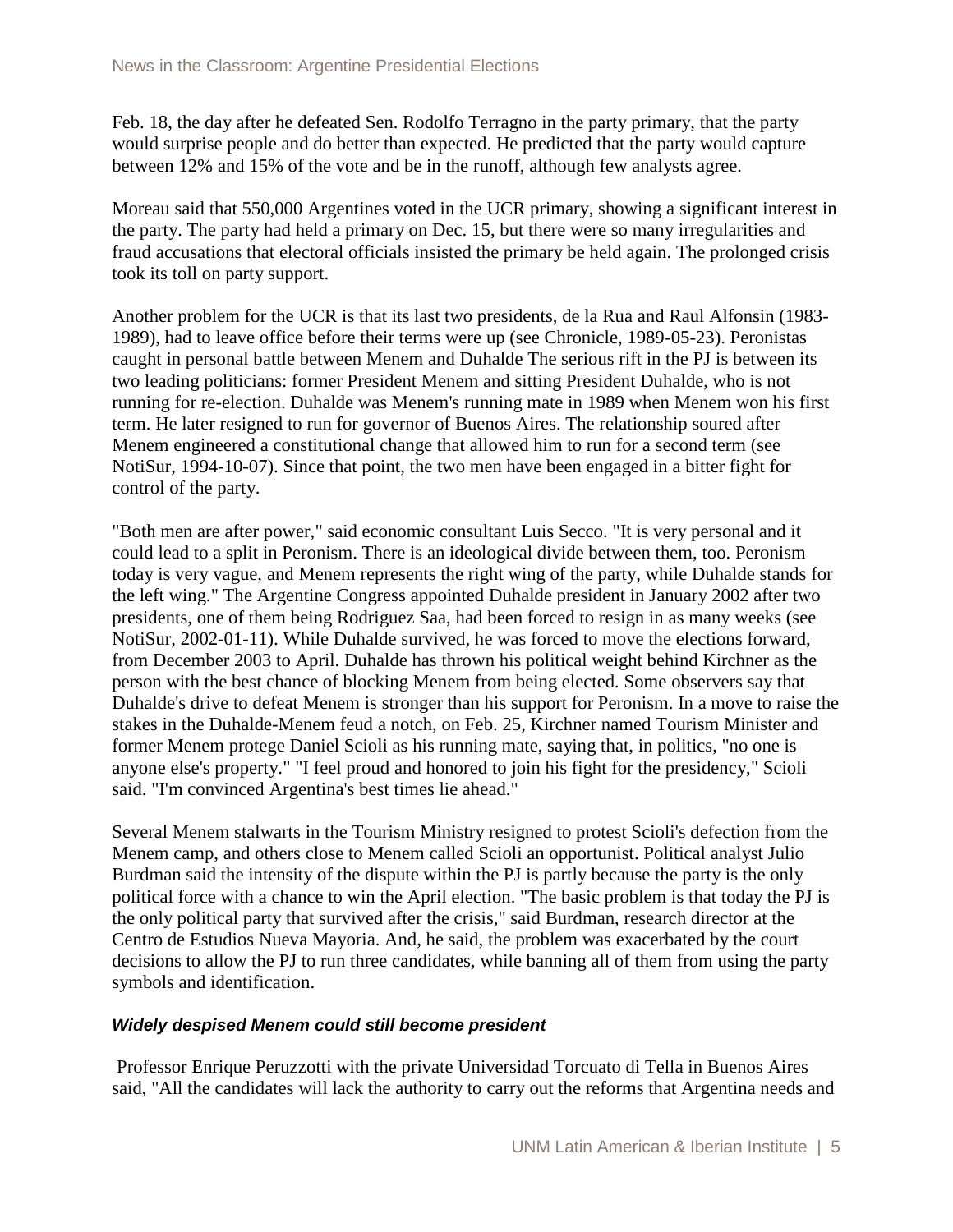will have to connect with other political leaders. But Menem is blamed for many of the country's ills and is the most polarizing figure in Argentine politics." Menem is the candidate with the highest rejection level among the candidates. In several Ibope polls during the past two months, between 60% and 70% of those questioned named Menem as the candidate that they "would never vote for under any circumstances." None of the other principal candidates had a rejection level even close to that. Carrio was second, with only 8%. Analysts say the high level of rejection is not only because many Argentines consider Menem responsible for the political, social, and economic crises but because his government was marked by rampant corruption. Nevertheless, Menem is consistently among the top three names in voter-preference polls, giving him a good shot at making the runoff.

Menem's campaign has relentlessly proclaimed that during his presidency Argentina belonged "to the first world," and the peso retained its parity with the dollar. "Who gave us stability? Who will quickly get us out of this chaos? You know," say the Menem posters. Appealing to the shrinking middle class, Menem's ads also remind Argentines that during his presidency they were able to travel abroad. Aware of the high level of rejection, Menem does not frequent the talk shows or make many public appearances, relying more on paid announcements comparing statistics from his presidency with now. He speaks often of "the salvation of the country," for which he promises to return to dollar parity, use the military to restore security, and align the government with the US policies.

# *Platforms differ little, have few concrete planks*

None of the leading presidential hopefuls talk of transforming the current economic model or the way of doing politics, nor do they differ significantly among themselves. Candidates responded to a written questionnaire by the Argentine newspaper Clarin asking whether they considered it necessary to maintain the subsidies provided by the Jefes y Jefas de Hogar program, which aides 2 million poor families, or whether the program should be replaced with something else to fight poverty and unemployment. Kirchner, Menem, Saa, Carrio, Lopez Murphy, Moreau, Brazo, and Walsh all had problems with the plan, a cornerstone of the Duhalde government. In general, they all wanted to link the program to jobs promotion, but they also had fundamental differences in how to finance social programs to deal with the 37.7% unemployment and more than 20 million people below the poverty line.

Kirchner and Carrio both emphasized the need for a tax reform so that social programs were financed more through taxes on earnings rather than on consumption like the IVA (impuesto al valor agregado). Rodriguez said he would obtain the money by "eliminating corruption." Menem proposed increasing salaries by reducing the "taxes on work" referring to the contributions for social benefits that businesses pay, and Lopez Murphy referred to "structural reforms," implying more fiscal adjustment policies. The candidates' written responses were among the few significant exchanges of ideas in the campaign, which has been marked by the infighting in the PJ, personal insults, and personality clashes.

# *Public frustration*

Whoever wins will have to build a coalition to govern Argentina, which will not be easy. And even more difficult will be regaining any public support for the political process and the political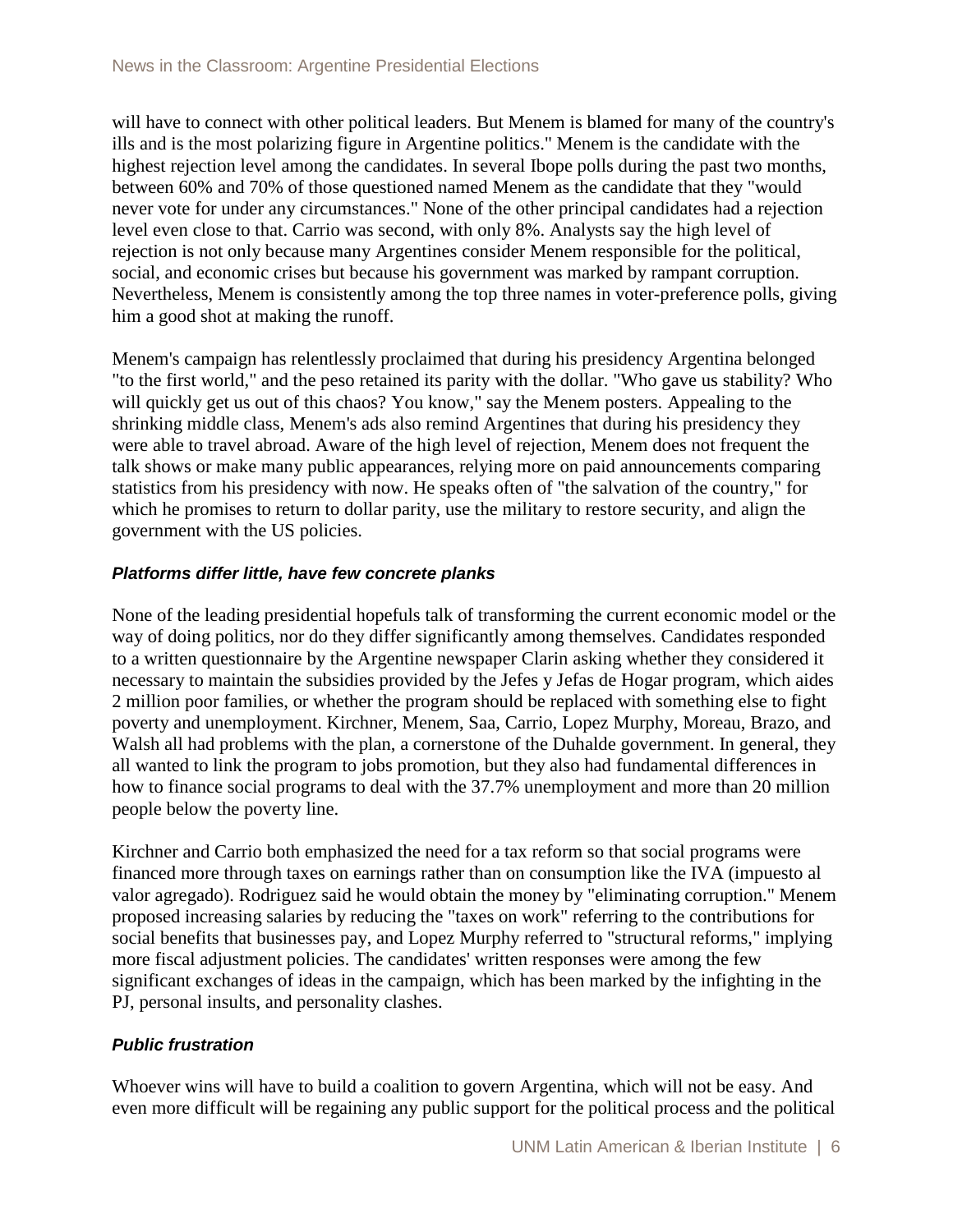class. In the October 2001 presidential elections, 27% of the electorate either did not vote or spoiled their ballots. Political apathy is even more widespread now. And for many, the apathy is coupled with disappointment that the massive protests of late 2001 did not develop into a viable political alternative. The election offers no candidate who reflects the public's calls for change during those protests. The slogan "throw them all out!" [referring to the country's political leaders], which spontaneously emerged during the protests, did not lead to grooming new political leaders, analysts agree. "There is an inversely proportionate relationship between the outbreak that occurred in 2001 and the possibility of building an electoral tool in tune with the rage and the sense of being fed up that the people expressed in the streets," wrote journalist Eduardo Aliverti in a column in the Buenos Aires daily Pagina 12. Aliverti said that phenomenon was the product of a protest movement that "was not accompanied by leadership or by a growth in popular awareness."

No candidate has reached a support level of 20%, which Marcos Novaro of the Facultad Latinoamericana de Ciencias Sociales (FLACSO) said was a relatively positive phenomenon, because "no one should indulge in false hopes of an easy solution to this crisis. The next government is going to be weak, and will have to face many difficulties center," he said. Developments like the split in the PJ, the decline of the UCR, and the appearance of new centerleft and center-right leaders have not satisfied most members of the neighborhood assemblies that emerged during the December 2001 crisis. Nor have they satisfied the growing movement of unemployed who frequently block roads and occupy public buildings to demand jobs and subsidies for the poor.

"We have had success at the level of community action, but on the political level we have no influence to change anything at all," said Carmen Gonzalez, who has participated in a neighborhood assembly since December 2001. "We have carried forward a number of initiatives to block hikes in utility rates, provide jobs, or help the neediest, but we turned into mutual-help associations, with no political weight." Many members of the associations are calling for voters to abstain in the coming elections, arguing that all candidates represent a continuation of the status quo. In a Graciela Romer y Asociados poll published in Pagina 12 on March 19, Kirchner continued to lead in the polls with 16.7% of voter preference, ahead of Rodriguez Saa by two points. Rodriguez Saa's 14.7% was followed by Menem with 13.5%, and Carrio with 12.8%. Lopez Murphy had 9.5%, while Moreau had 2.6%.

[Sources: The Financial Times (London), 02/18/03; Associated Press, 02/25/03; Clarin (Argentina), 02/22/03, 02/23/03, 02/25/03, 02/26/03; Inter Press Service, 03/11/03; Notimex, 02/16/03, 02/18/03, 02/19/03, 02/21/03, 02/25/03, 03/07/03, 03/13/03; El Nuevo Herald (Miami), 03/04/03, 03/17/03; Spanish news service EFE, 02/16/03, 03/01/03, 03/09/03, 03/20/03]